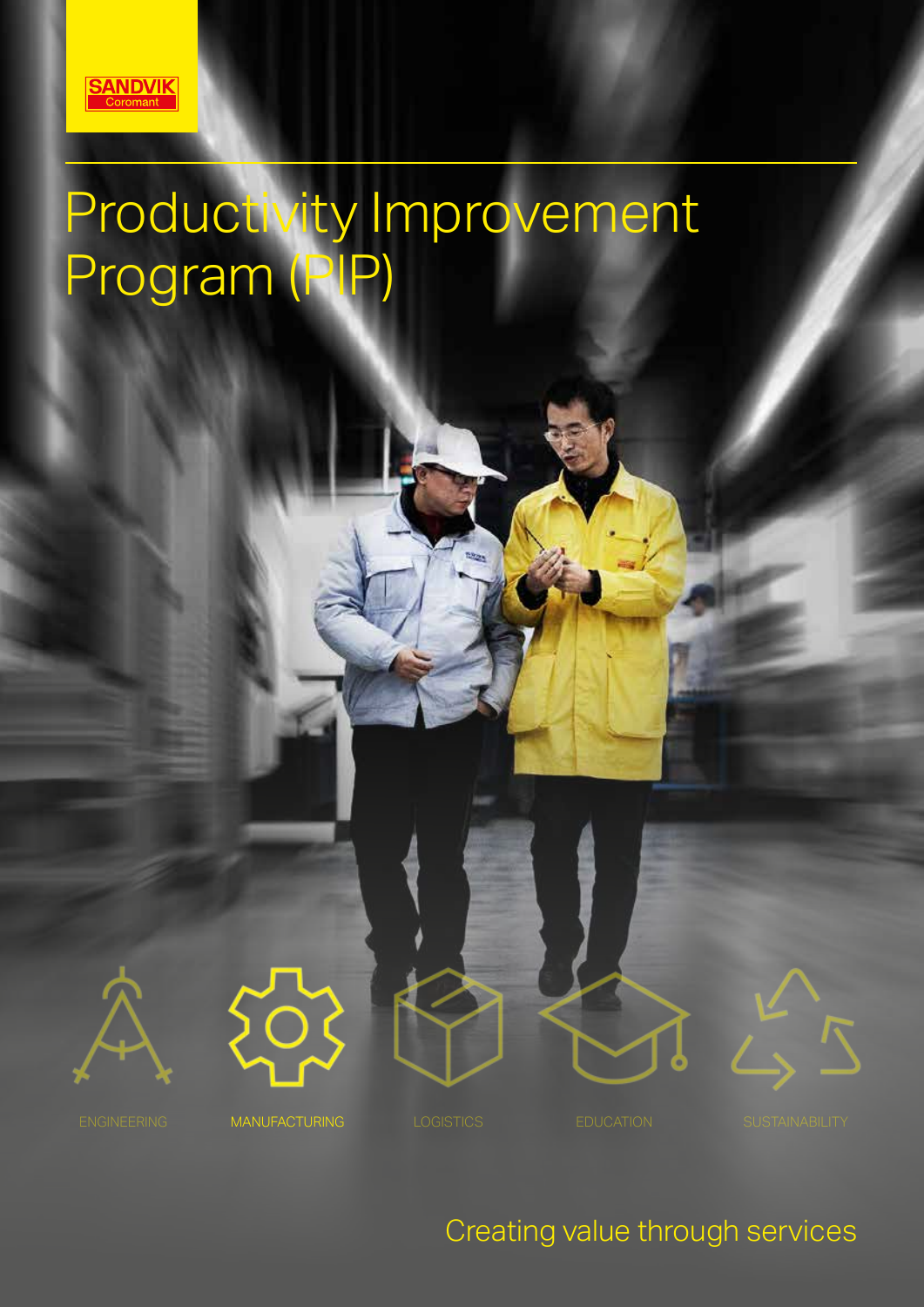## Committed to improving your productivity

Economic uncertainty, tougher competition and fast-paced innovation make it imperative to review your company's production line on a regular basis. Can it be made more efficient? Does it need to be upgraded?

We can help you. We resolve bottlenecks, reduce costs and reach productivity goals through our Productivity Improvement Program (PIP).

PIP is not just about tools. It is about efficiency and how to improve your results. As a tooling manufacturer with extensive experience and a global customer base, we have a wealth of knowledge upon which to craft smart solutions. We are not satisfied until you are satisfied.

**147 Ser** 

### A four-step process that really works

The Productivity Improvement Program (PIP) is a proven, structured process that takes you the whole way from your needs to an implemented solution. The length of the process depends on the project. The PIP can be done on a single machine, a process chain or a complete plant. We support all levels, regardless of whether you are an operator, technician, production manager, strategic purchaser or managing director. We work closely together with you, reviewing your needs and finding solutions using a four-step process:

#### Survey:

A productivity team identifies bottlenecks and areas of improvement and compiles data, largely by way of observations and existing documentation. We present the results and, after your approval, we continue.

#### Recommend:

After we analyze the survey results, the team proposes alternative solutions for increased productivity and lower costs in targeted areas.

#### Validate:

The team tests and verifies the preferred solutions with your production staff. We provide a comprehensive report as a basis for your decision on whether to implement the suggestions.

#### Implement:

PIP does not result in an idle report. Together we create a detailed plan on how to proceed, including instructions on who does what and when, what investments are needed, and how the roll-out procedure should be carried out. We give the appropriate training, and follow up to make sure that the improvements work as intended.

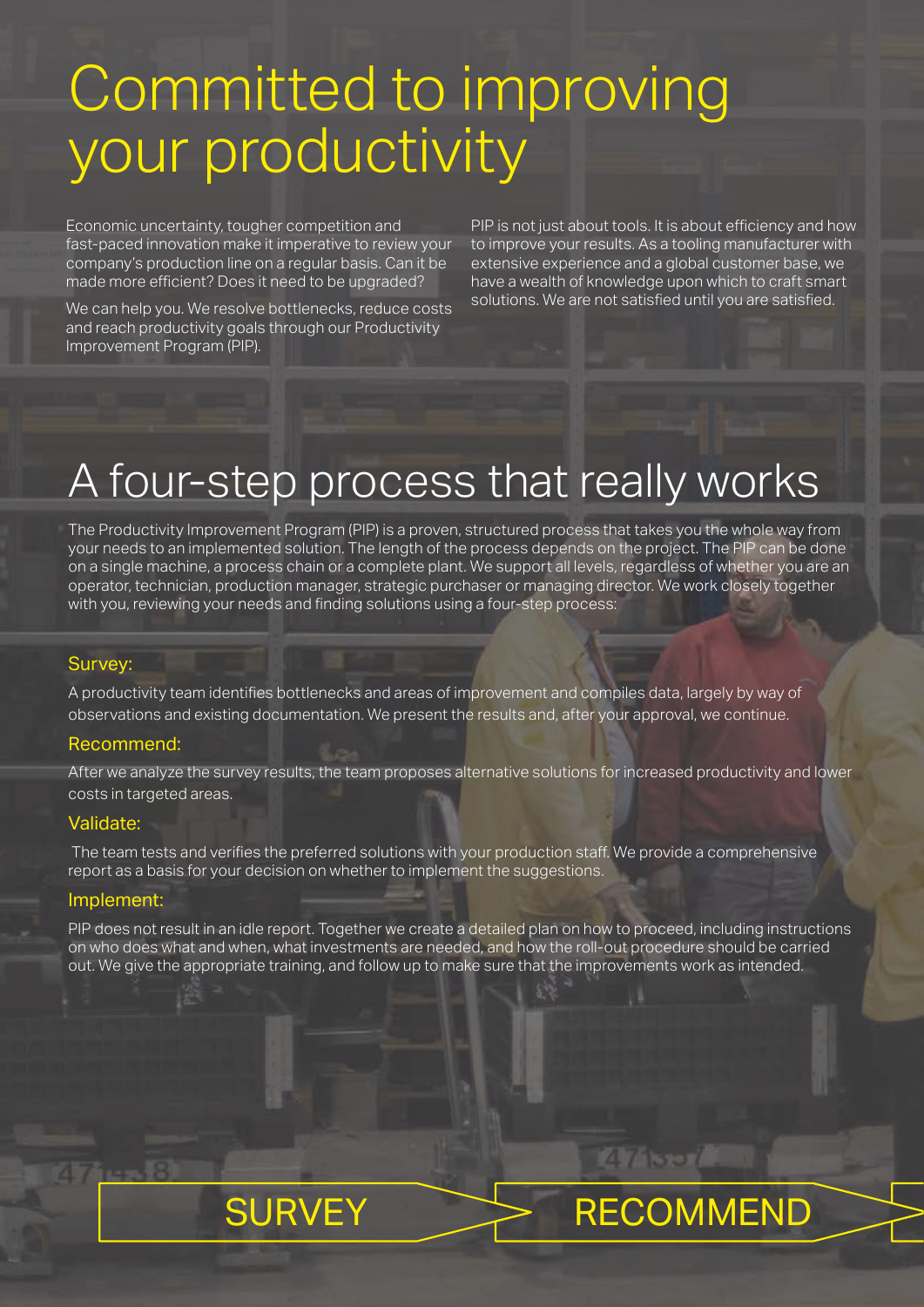## Solving manufacturing issues together

#### We help you reduce obvious waste such as:

- Scrap / rework
- Search times
- Waiting times
- Unnecessary processing

#### as well as hidden waste such as:

- Quality checks
- Setup processes / time
- Motion / transport
- Loading / unloading

#### We examine your setup processes in detail and help you to:

- Eliminate setup steps
- Combine steps
- Change the order of setup steps
- Simplify steps

In order to fulfill your needs for shorter lead times and optimized batch sizes

#### We support your workplace design with:

- Clearly arranged workspaces, resulting in minimal motion
- Storage space
- Efficient handling of equipment
- Eliminating / reducing waste
- Prioritizing safety
- Eliminating sources of danger
- Defining standards
- Defining and describing all tasks
- Ergonomics

#### Savings already made by PIP customers

- The results of the PIP process speak for themselves. Previous customers have reported:
- A 20% reduction in process time
- An additional 3,460 hours capacity realized
- Annual savings of: \$101,350; \$472,500; \$868,600

**47 ICI 15** 

Are you ready to let us help you improve productivity and cut costs?

#### We support you at the machine level with:

- OEE
- Component optimization
- Scrap
- Downtime
- Setup time
- Cutting process

#### We support you at the operator level with:

- Culture
- Workplace design
- Know-how
- Ergonomics
- Overtime

#### We support you at the organizational level with:

- Lead time
- Waste reduction
- Capacity planning
- **Productivity**
- Logistics
- Production costs
- Profit margin, ROC, ROI & NWC

#### We support you with logistics:

The right tool in the right place at the right time.

### VALIDATE > IMPLEMENT